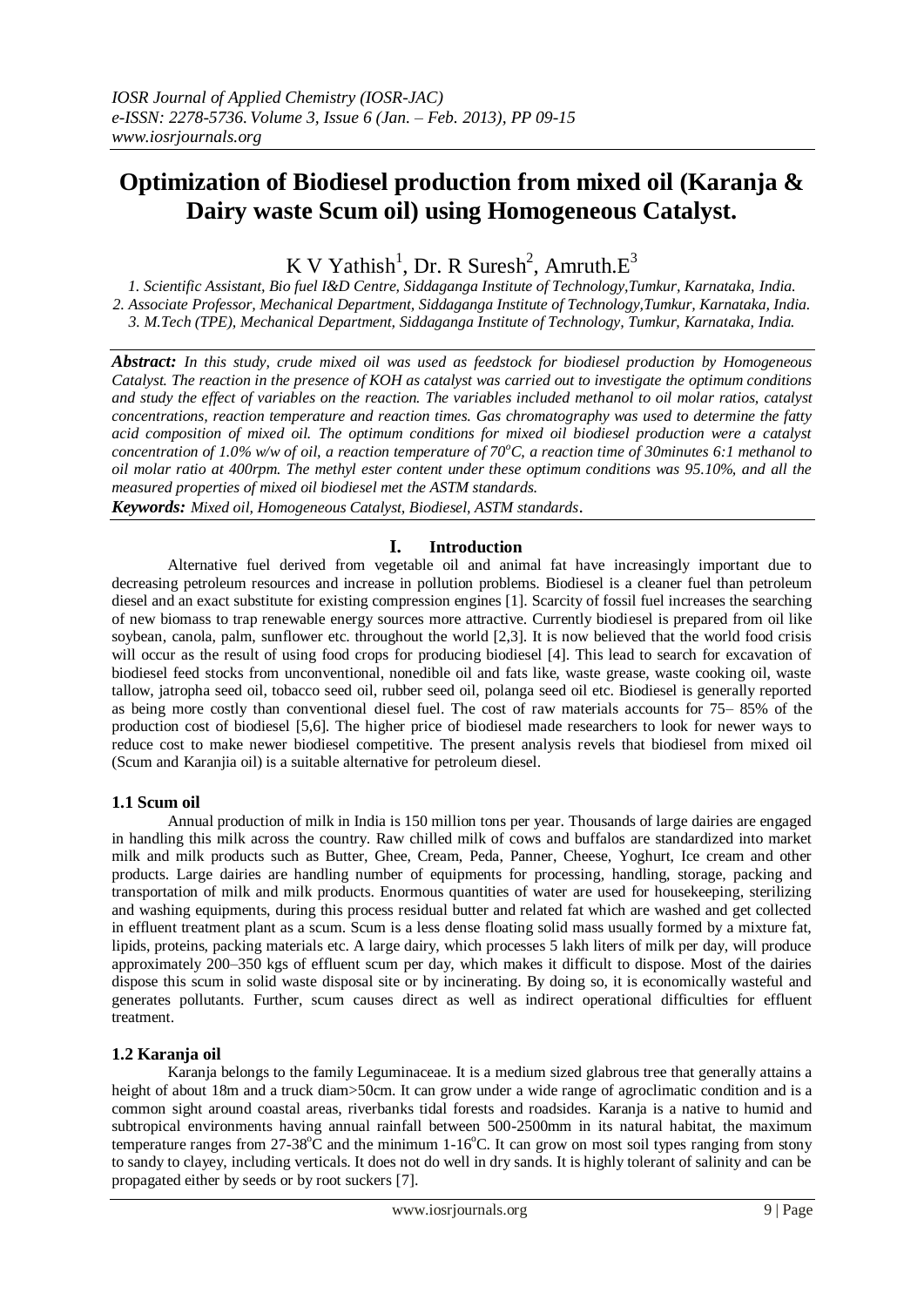The tree bears green pods, which after 10 to 11 months gets matured and changes to a tan colour in the month of May-June. The pods are flat to elliptic 5-7 cm long and contain one to two kidney shaped brownish red kernels. The dried parts usually split with a hammer and the kernels are obtained. The oil is extracted from kernels in small oil mills are village ghanis. The yield of kernals per tree is between 8-24kg.

The fresh extracted oil is yellowish orange to brown and rapidly darkness on storage. It has a disagreeable odour and bitter taste. The oil contains several furanoflavones such as, karanjan, pongapin, kanjone and pongaglabrin. Karanja oil is mainly used as a raw material for soap but the main constraints for its more usage are the colour and odour[8]. The oil is used as lubricant water paint binder, and also a fuel for cooking and lamps in rural areas of India.

There are four common methods for the production of biodiesel, which are studied extensively. They are direct use and blending, micro emulsification, pyrolysis and transesterification [9]. Transesterification is the most commonly used and well established process to improve the fuel property of oils and this is the method of choice for the current study. Transesterification is a well-known process since; in 1864, Rochleder described glycerol preparation through the ethanolysis of castor oil [10], the proportion of reagents affects the process, in terms of conversion efficiency [11], and this factor differs according to the oil. Several researchers have identified the most important variables that influence the transesterification reaction, namely, the reaction temperature, the type and amount of catalyst, the ratio of alcohol to oil, the stirring rate and the reaction time, etc. [12]. In this sense, it is important to characterize the oil and the feasibility to convert the oil into biodiesel [13, 14].

Transesterification is the displacement of alcohol from an ester by another alcohol [15]. Overall transesterification reaction was given by three consecutive and reversible reactions are believed to occur [16, 17]. This reaction is widely used to reduce the viscosity of triglycerides derived from renewable feedstock such as vegetable oil and animal fat for use in compression engine [18]. Catalyst is used to increase the transesterification reaction rate and yield. Excess alcohol used too, make possible to complete the reversible reaction [19]. When compared to other alcohols, methanol is preferred because of its low cost and its physical and chemical advantages (polar and shortest chain). It can quickly react with Triglycerides. Alkali catalyst such as Potassium Hydroxide (KOH) is easily get dissolved in methanol. In methanolysis, formations of emulsion were quick and easily break down to form glycerol rich bottom layer and Methyl ester rich upper layer [11]. Transesterification occurs approximately 4000 times faster in the presence of alkaline catalyst than the same amount of acid catalyst [10]. For alkali catalyst transesterification, the reactant must be anhydrous, large water makes the reaction partially change to saponification [20]. KOH is used as an alkali catalyst because it is used widely in large industrial scale biodiesel production. However the optimum conditions for biodiesel production strongly depend upon the properties of raw oil used [21]. The chemical properties of the esters determine their feasibility as fuel, the intent of this work is to investigate and optimize the parameters involved in the transesterification of Dairy Waste Scum Oil for fuel use, to develop low cost chemical process and to determine the influence of the chemical properties of the oil in the transesterification. Transesterification tests were conducted in the stirred tank reactor that was equipped with temperature controller and a reflux condenser, to avoid methanol losses.

## **II. Materials and methods**

## **2.1. Materials**

## **a). Scum oil**

This scum is collected from the scum removing area of the effluent treatment plant in a fresh condition and processed immediately to avoid increase in free fatty acid further by biological action. Scum is turbid white in color and semi solid in texture. A known quantity of scum is heated to the temperature of 50 to  $60^{\circ}$ C to melt into liquid condition and allowed to settle for few minutes and lower aqueous phase has to be removed further. The top oil layer is separated, centrifuged to remove the unwanted suspended solids such as film wastes and other solid wastes. It is heated to the temperature of  $110^{\circ}$ C until the oil becomes substantially anhydrous for transesterification [20]. It is then filtered through steel micromesh. Now the oil is ready for transesterification. Oil yield per kg of scum is 600 g with a Standard Deviation of 100 g.

#### **b). Karanja oil**

The Biofuel plant collected Karanja seeds from formers. In the Decorticator shell was removed from the seeds, after this process oil is extracted using expeller. The cake of the seed is to be used as fertilizer. The oil collected will be stored in the Biofuel plant.

Both the oils have to be mixed in same ratio (1:1) which is called mixed oil. The other materials used in the study were KOH and Methanol (99.0% pure). All the chemicals were purchased from **Nice** which were of analytical reagent grade. Diesel was taken from commercial diesel No. 2.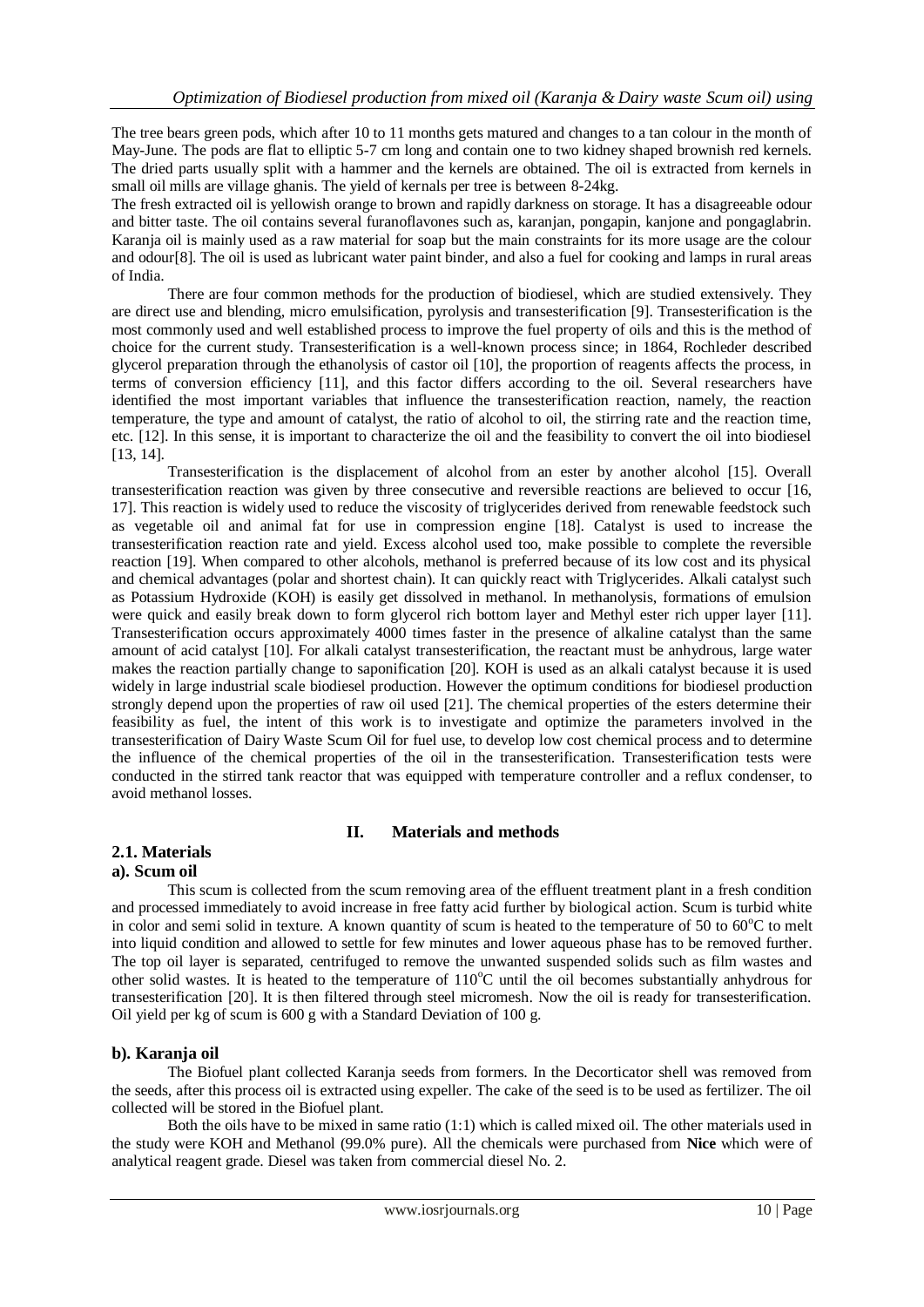### **2.2. Characterization of Mixed oil**

The fatty acid composition of the mixed oil was analyzed using gas chromatography (GC). The chromatograph consists of AGILENT 6890N equipped with flame ionization detector. Hydrogen was used as carrier gas at flow rate of 23ml/min. Column was packed with DBwax 30mm x 0.25mm. Injector port and detector port temperatures were maintained at  $270 \square C$  and  $280 \square C$  respectively. The data is given in table1.

### **2.3. Transesterification reaction set up**

The transesterification reaction was carried out in a system consists of a 1 L double necked round bottom flask, which was put inside the heat jacket. Thermostat was a part of heat jacket to maintain the temperature of the reactant at a desired value. The reaction was carried at desirable temperature. Methanol has a boiling point of 65<sup>o</sup>C, which vaporizes at elevated temperature during the reaction. To prevent the loss of methanol during reaction, a water-cooled condenser was used to condense the vapours and reflux it back into the reactor. The condenser also helps in maintaining atmospheric pressure inside the reactor. The side neck was used for fixing condenser. In order to achieve perfect contact between the reagents and the oil during transesterification, they must be stirred well at constant rate. A stirrer assembly was inserted through the main neck to the round bottom flask for effective stirring through a gas seal.

## **2.4. Transesterification process**

The methanolysis transesterification reaction is represented in below equation.<br>
CH<sub>2</sub>OCOR' CH<sub>2</sub>OH RCOOCH<sub>3</sub> Catalyst  $CH-OCOR''$  + 3CH<sub>3</sub>OH  $\stackrel{\sim}{\blacktriangle}$  CHOH + R"COOCH<sub>3</sub> CH<sub>2</sub>-OCOR"  $CH<sub>2</sub>OH$ R"COOCH3 Triglycerides Methanol Glycerol **Methyl Esters** 

The reactor was charged with a given amount of mixed oil, which was stirred and preheated at different temperatures, mean while a solution of KOH in methanol (CH3OH) was added. The reaction condition was varied to obtain a large range of methyl ester yields. Heating and stirring was then stopped and the product was allowed to separate into two phases. The optimum of each parameter involved in the process was determined while the rest of them remained constant. After each optimum was obtained, this value was considered to be constant during the optimization of the next parameter. Ester yield results (given as percentages) were related to the weight of oil at the start. (Weight of ester/Weight of oil).

#### **2.5. Separation**

After completion of the reaction the product is transferred into a separating funnel for certain time interval (approximately 12 h) for phase separation. Since the solubility of methyl ester is low, the glycerine tends to collect at the bottom. With excess alcohol the unconverted triglycerides should be essentially zero. However some monoglycerides and diglycerides must be present [21]. Due to their polarity partially reacted glycerides should be preferentially attracted to the glycerine phase and then removed when phase is separated.

| <b>Component</b> | <b>Carbons</b> | Fatty acid% |
|------------------|----------------|-------------|
| Caprylic acid    | 08:0           | 0.33        |
| Capric acid      | 10:0           | 1.20        |
| Lauric acid      | 12:0           | 1.93        |
| Myristic acid    | 14:0           | 7.76        |
| Palmitic acid    | 16:0           | 28.93       |
| Stearic acid     | 18:0           | 10.92       |
| Behenic acid     | 22:0           | 4.08        |
| Oleic acid       | 18:1           | 31.85       |
| Linoleic acid    | 18:2           | 7.62        |
| Linolenic acid   | 18:3           | 1.44        |
| Arachidonic acid | 20:4           | 0.92        |

Table.1Chemical composition of mixed oil.

#### **2.6. Washing**

Washing is a process to remove the entrained glycerol, catalyst, soaps and excess methanol. Free glycerine in the product is from transesterification reaction, when esters are completely washed with water and there should be a trace amount of methanol left since the alcohol is more soluble in water than in biodiesel. The washing process also removes soaps and residual catalyst. The mixing of ester with water should be gentle to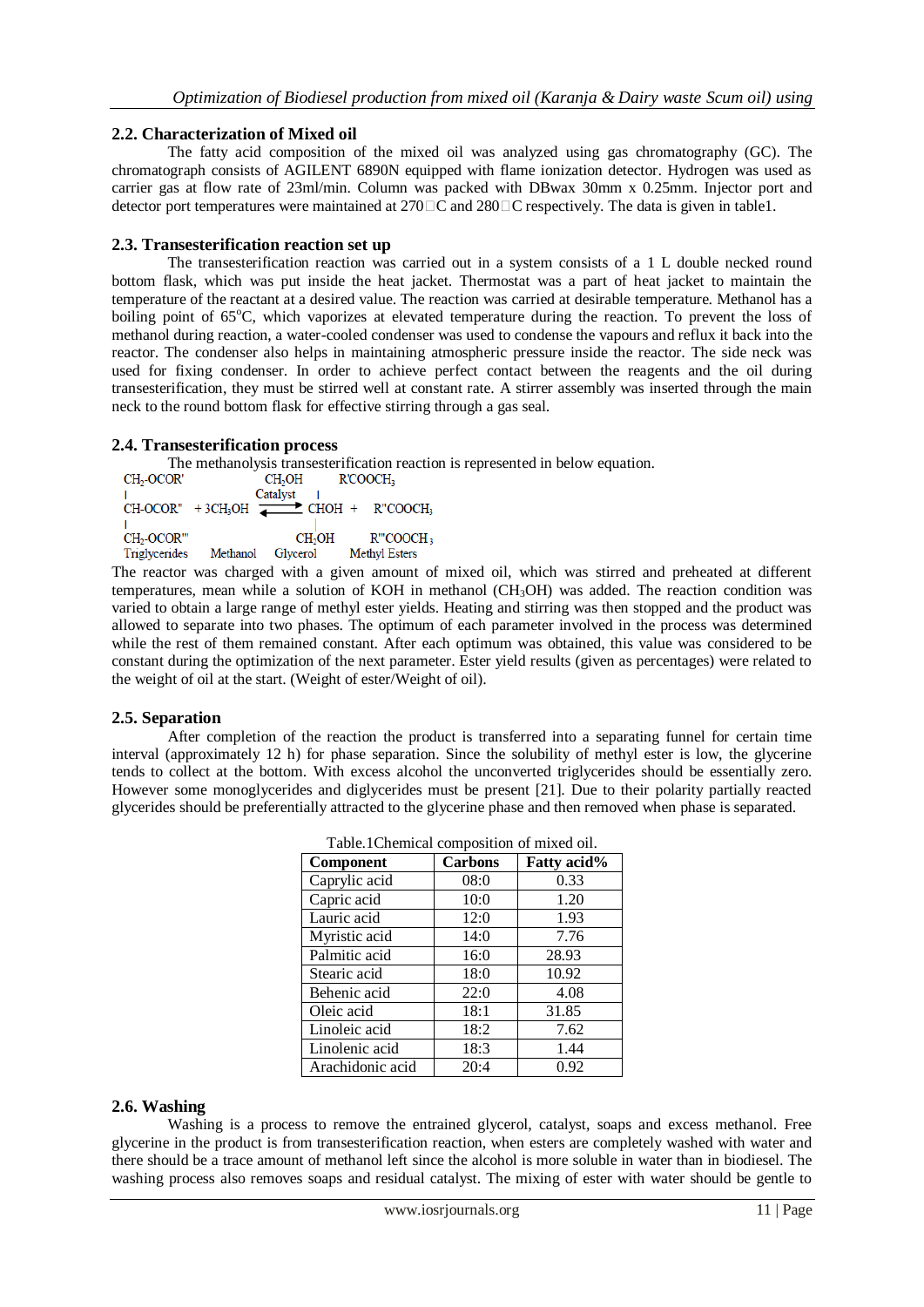reduce the loss of ester due to formation of emulsion that could increase separation time [22]. To reduce the number of washing cycles the initial washing was done by diluted acetic acid continued by distilled water until the lower layer had a pH of similar to the pH of distilled water indicating the biodiesel is free from catalyst [11].

## **2.7. Drying**

Water in fuel causes generally two problems; first it can cause corrosion of engine fuel systems. The other major problem contributes microbial growth [23]. Drying suggest the possible separation of water from biodiesel. Washing with water increases the water content on biodiesel. Drying helps to remove dispersed and dissolved water in biodiesel, which cause poor combustion plugging and smoke in optimal engine performance [24]. Drying was performed in hot air oven at 105°C as long as the water con-tent reduces below 0.05% as per ASTM. The drying process also re-moves the traces of methanol as well.

#### **III. Result and discussion**

#### **3.1. Oil properties**

The fatty acid composition of mixed oil has been reported in Table 1. A total of 96.98% of fatty acids were identified in mixed Oil. It comprises of 55.15% Saturated fatty acids and 41.83% Unsaturated fatty acids. The maximum composition is Olieic acid (31.85%), which is an unsaturated fatty acid.

## **3.2. Catalyst optimization**

The amount of alkali catalyst KOH used affects the conversion efficiency of the process. The catalyst amount is varied in the range of 0.4–1.4 wt.% for six different values (0.4, 0.6, 0.8, 1.0, 1.2 and 1.4 wt.% KOH). The effect of the catalyst amount on the yield is shown in Fig. 1. It is noted that during the present experiments, the excess addition of KOH increased the yield. The Optimum was achieved using 1.0 wt.% of KOH, which produced an 89.0% yield of transparent ester. KOH amounts greater than 1.0wt.% produced a smaller ester yield, because of the presence of soaps, which prevents ester layer separation [13,25]. Optimum concentration of KOH was 1.0 wt.% for 89.0% yield. It can be concluded that the concentration of KOH strongly dependent on the type of oils used.



Fig.1. Percentage yield of ester vs. KOH wt.%.

## **3.3. Reaction temperature optimization**

With increase in temperature the conversion takes place at a faster rate. The effect of the temperature on the yield is shown in Fig. 2. The optimum temperature for the reaction is found to be in the range of  $70^{\circ}$ C. Maximum yield of 94.0% esters occurred at this temperature  $70^{\circ}$ C. This result clearly shows that the rate of the reaction was strongly influenced by temperature [19,26]. However there was a slight decrease in yield after 70<sup>o</sup>C due to the enhancement of transesterification and Saponification reaction [25]. The requirement of higher temperature in yield was due to difference in raw feed stock oil [19].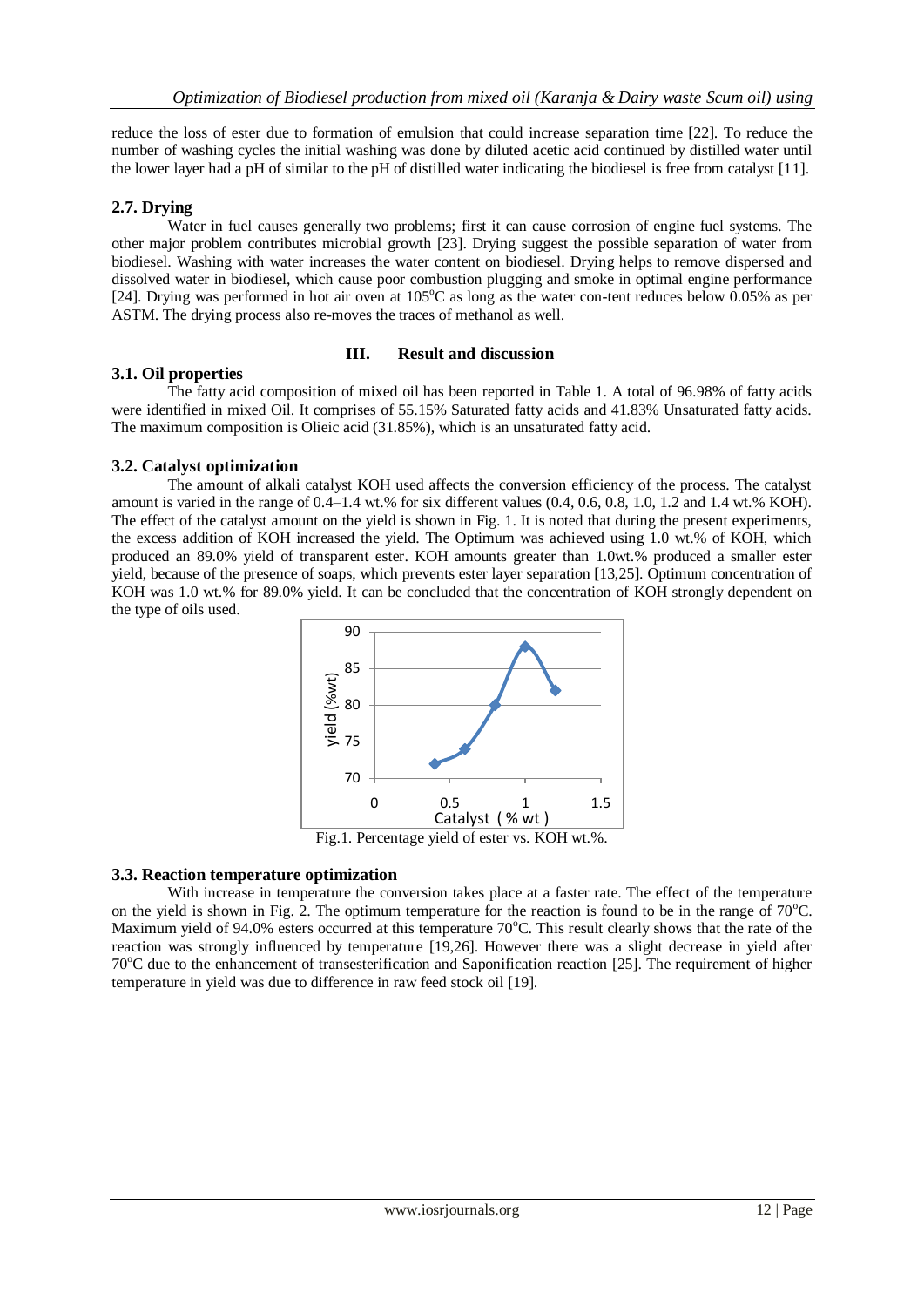

Fig.2. Percentage yield of ester vs. Temperature

#### **3.4. Reaction time optimization**

It has been observed that the ester yield increases with the in-crease in reaction time. The effect of the time on the yield is shown in Fig. 3. The dependency of reaction time was studied at different time intervals ranging from 20–70 min. Results obtained from the present experiments with oil revealed that about 30 min of reaction are sufficient for the completion of the transesterification. The maximum yield of 94.0% occurs at 30 min. The increase in reaction temperature speeds up the reaction rate and shortens the reaction time as reported in Antonlin et al. [26].



Fig.3. Percentage yield of ester vs. Time

## **3.5. Alcohol optimization**

The molar ratio of alcohol to scum oil is one of the important factors that affect the conversion efficiency as well as production cost of biodiesel. The conversion efficiency is defined as the yield of the process represented in terms of weight percentage. Molar ratio is the ratio of number of moles of alcohol to number of moles of glycerides in the oil. Theoretically, transesterification reaction requires three moles of alcohol for each mole of oil. However, in practice the molar ratio should be higher than that of stochiometric ratio in order to drive the reaction towards completion [27] . The effect of molar ratio on yield is shown in Fig. 4. The methanol of about 25–150% excess was studied. The maximum conversion efficiency is achieved at the molar ratio of 6:1. The methyl ester yield achieved in 40 min is 94.0% when the methanol was 100% excess (6:1, Methanol:Oil). Also Freed man and Ramadhas [16,28] observed the optimum yield at the same 100% excess in soybean oil and rubber seed oil.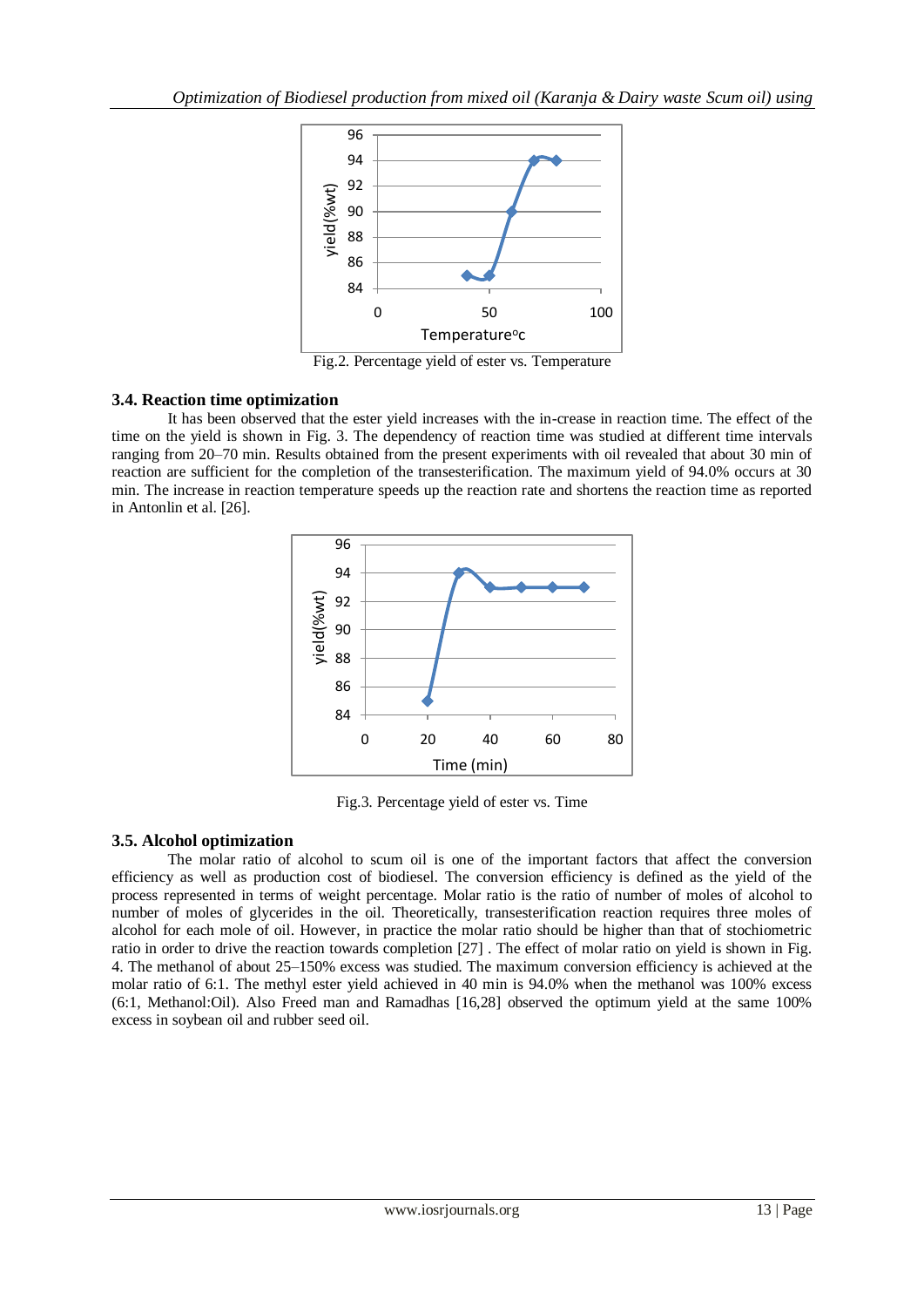

## **3.6. Stirring optimization**

Stirring is very important in the transesterification reaction [29], as oils or fats are immiscible with KOH–methanol solution. Once the two phases are mixed and the reaction is started stirring is no longer required. The effect of stirring on yield is shown in Fig. 5 . Methanolysis is conducted with different rate of stirring such as 150, 200, 250, 300, 350, 400 and 450 rpm. The reaction is incomplete at the rate of 200–300 rpm and rate of mixing was insignificant for methanolysis. The yield of biodiesel at 400 and 450 rpm was same after 40 min i.e. 95.1%. The optimum of 400 rpm is suggested. Reaction time is the controlling factor for determining the yield of methyl esters. This suggests that the stirring speed investigated exceeds the threshold requirement on mixing [30,31].



Fig. 5. Percentage yield of ester vs. Stirring

| 3.7. Comparison of mixed oil biodiesel (MOBD) properties with karanja oil biodiesel (KOBD) |  |  |  |  |
|--------------------------------------------------------------------------------------------|--|--|--|--|
| and scum oil biodiesel (SOBD).                                                             |  |  |  |  |

| Table 2            |             |            |             |            |  |  |  |
|--------------------|-------------|------------|-------------|------------|--|--|--|
| Properties         | <b>KOB</b>  | <b>MOB</b> | <b>SOBD</b> | Protocol   |  |  |  |
|                    | D $\degree$ | $D^*$      |             |            |  |  |  |
| Viscosity@4        | 5.6         | 4.1        | 3.7         | ASTM       |  |  |  |
| $0^0C(cst.)$       |             |            |             | D445       |  |  |  |
| Specific           | 0.89        | 0.88       | 0.87        | ASTM       |  |  |  |
| Gravity            |             |            |             | 6751       |  |  |  |
| Flash              | 170         | 154        | 130         | IS:1448    |  |  |  |
| $point(^{\circ}C)$ |             |            |             |            |  |  |  |
| Cloud              | 8           | 7          | 4           | IS:1448(P) |  |  |  |
| $point(^{\circ}C)$ |             |            |             | 10)        |  |  |  |
| Calorific          | 40059.      | 41675.     | 44321.      | IS:1448(P) |  |  |  |
| value(kJ/Kg)       | 3           | 4          | 5           | 6)         |  |  |  |
|                    |             |            |             |            |  |  |  |
| Ash                | Nil         | Nil        | Nil         | IS:1448(P) |  |  |  |
| content(% $w/$     |             |            |             | 4)         |  |  |  |
| W)                 |             |            |             |            |  |  |  |
| Carbon             | Nil         | Nil        | Nil         | IS:1448(P) |  |  |  |
| content(% $w/$     |             |            |             | 8)         |  |  |  |
| W)                 |             |            |             |            |  |  |  |